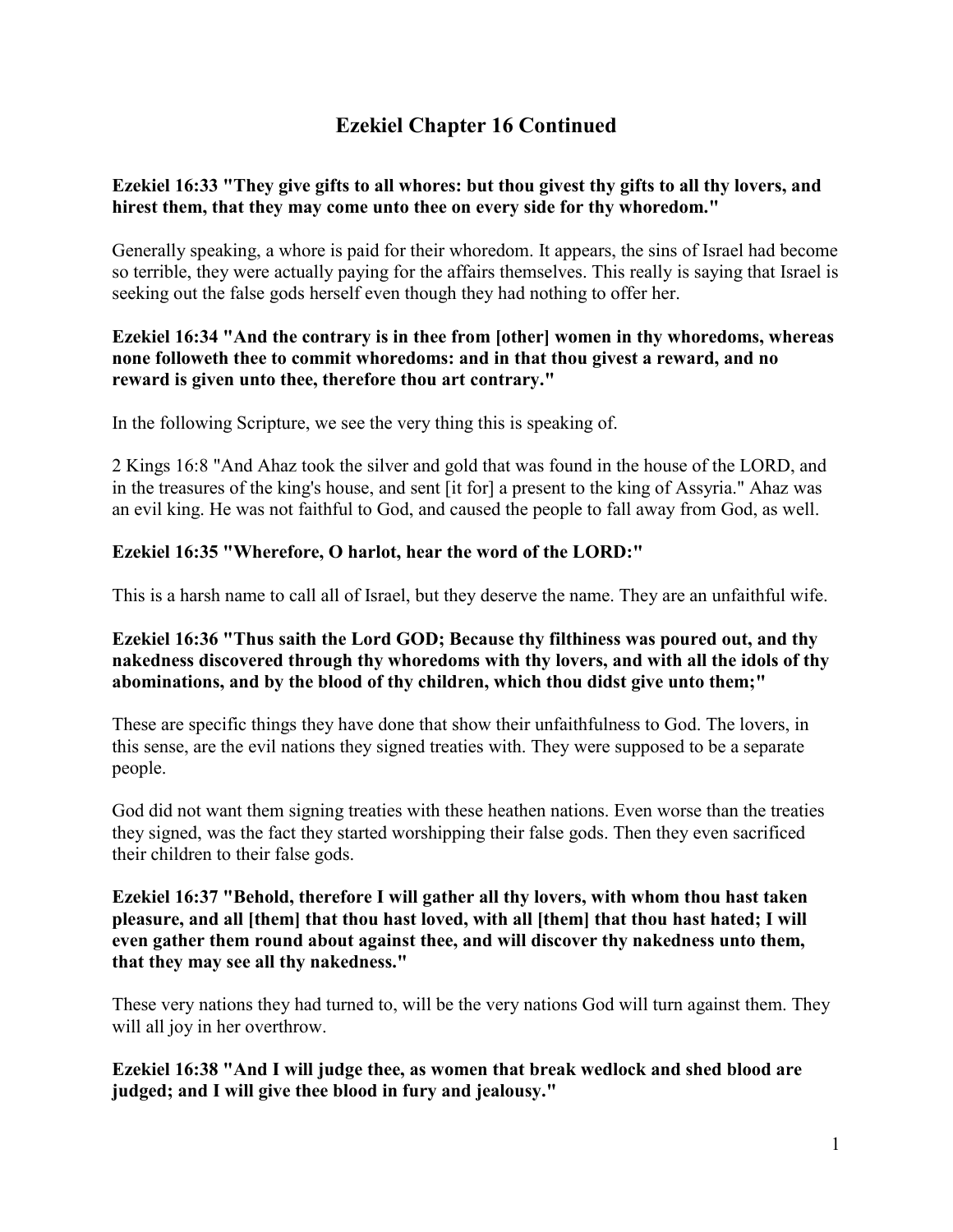The women who broke wedlock were stoned to death. Those who shed blood were killed themselves. Their punishment would fit their crime. God will take vengeance on them, as a jealous husband would do.

## **Ezekiel 16:39 "And I will also give thee into their hand, and they shall throw down thine eminent place, and shall break down thy high places: they shall strip thee also of thy clothes, and shall take thy fair jewels, and leave thee naked and bare."**

They will be back to the condition God had found them in, in the first place. All of the gifts God had given them, will be taken away. They will be naked, bare, and even unclothed, as they were when God first found them. The only difference, they are not innocent now.

#### **Ezekiel 16:40 "They shall also bring up a company against thee, and they shall stone thee with stones, and thrust thee through with their swords."**

This is the very thing that does happen to them, when they are invaded. They are killed by the sword. The killing of these people is symbolic of the punishment for a harlot wife by stoning to death.

#### **Ezekiel 16:41 "And they shall burn thine houses with fire, and execute judgments upon thee in the sight of many women: and I will cause thee to cease from playing the harlot, and thou also shalt give no hire any more."**

This fire is symbolic of burning away their sins of harlotry. When God is through with this fire, the ones left will be faithful to Him. They are the remnant He saves.

## **Ezekiel 16:42 "So will I make my fury toward thee to rest, and my jealousy shall depart from thee, and I will be quiet, and will be no more angry."**

God's forgiveness outweighs his anger. His anger lasts for just a while. When the stoning is over, or by exacting the full penalty on Israel's sins in the destruction by Babylon, God's wrath was to be satisfied.

#### **Ezekiel 16:43 "Because thou hast not remembered the days of thy youth, but hast fretted me in all these [things]; behold, therefore I also will recompense thy way upon [thine] head, saith the Lord GOD: and thou shalt not commit this lewdness above all thine abominations."**

The word "lewdness" means heinous crime. This is not just a sin, but one that brings revulsion. God wants her to remember her first love, and turn back to Him with all her heart. The punishment is just, for such behavior. The following Scripture Jesus spoke describes how God feels about this.

Revelation 2:4-5 "Nevertheless I have [somewhat] against thee, because thou hast left thy first love." "Remember therefore from whence thou art fallen, and repent, and do the first works; or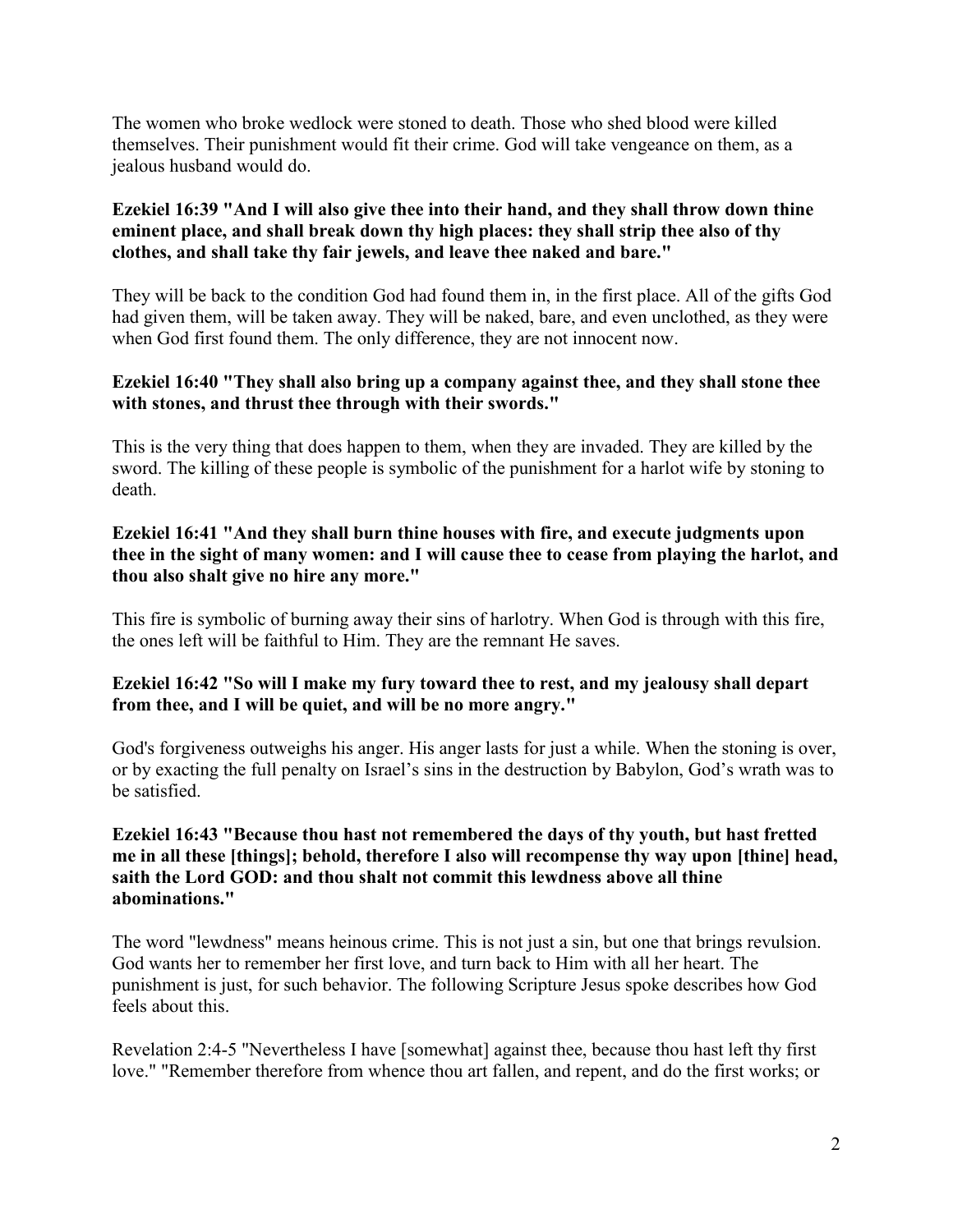else I will come unto thee quickly, and will remove thy candlestick out of his place, except thou repent."

## **Ezekiel 16:44 "Behold, every one that useth proverbs shall use [this] proverb against thee, saying, As [is] the mother, [so is] her daughter."**

This is just saying, this will not be soon forgotten. This punishment reaches to the second generation. Judah has followed in the pagan footsteps of her beginnings.

## **Ezekiel 16:45 "Thou [art] thy mother's daughter, that loatheth her husband and her children; and thou [art] the sister of thy sisters, which loathed their husbands and their children: your mother [was] an Hittite, and your father an Amorite."**

It appears from this, that the unfaithfulness had gone on for at least two generations. They had taken up the ways of their mothers.

There were many evil kings who led the people into spiritual adultery in Israel, before God finally brought captivity and death to them in punishment for their unfaithfulness.

Verses 46-59: Judah is compared to Samaria and Sodom, whose judgment for sin was great. Judah was more corrupt (verse 47), multiplied Samaria's and Sodom's sin (verse 51), and committed more abominable sin. (verse 52).

#### **Ezekiel 16:46 "And thine elder sister [is] Samaria, she and her daughters that dwell at thy left hand: and thy younger sister, that dwelleth at thy right hand, [is] Sodom and her daughters."**

This is just speaking of the evil the neighbors had been involved in, as well as what Israel had been involved in. Sodom was a symbol of evil, because of the total destruction God had brought on them for their homosexual activities. This could also, be speaking of the exiled Jews who lived in these areas.

## **Ezekiel 16:47 "Yet hast thou not walked after their ways, nor done after their abominations: but, as [if that were] a very little [thing], thou wast corrupted more than they in all thy ways."**

Israel was not guilty of the very same sins as her neighbors, but Israel had been unfaithful to God.

#### **Ezekiel 16:48 "[As] I live, saith the Lord GOD, Sodom thy sister hath not done, she nor her daughters, as thou hast done, thou and thy daughters."**

Sodom had not committed the same sins as Israel. They were sisters in sin, however.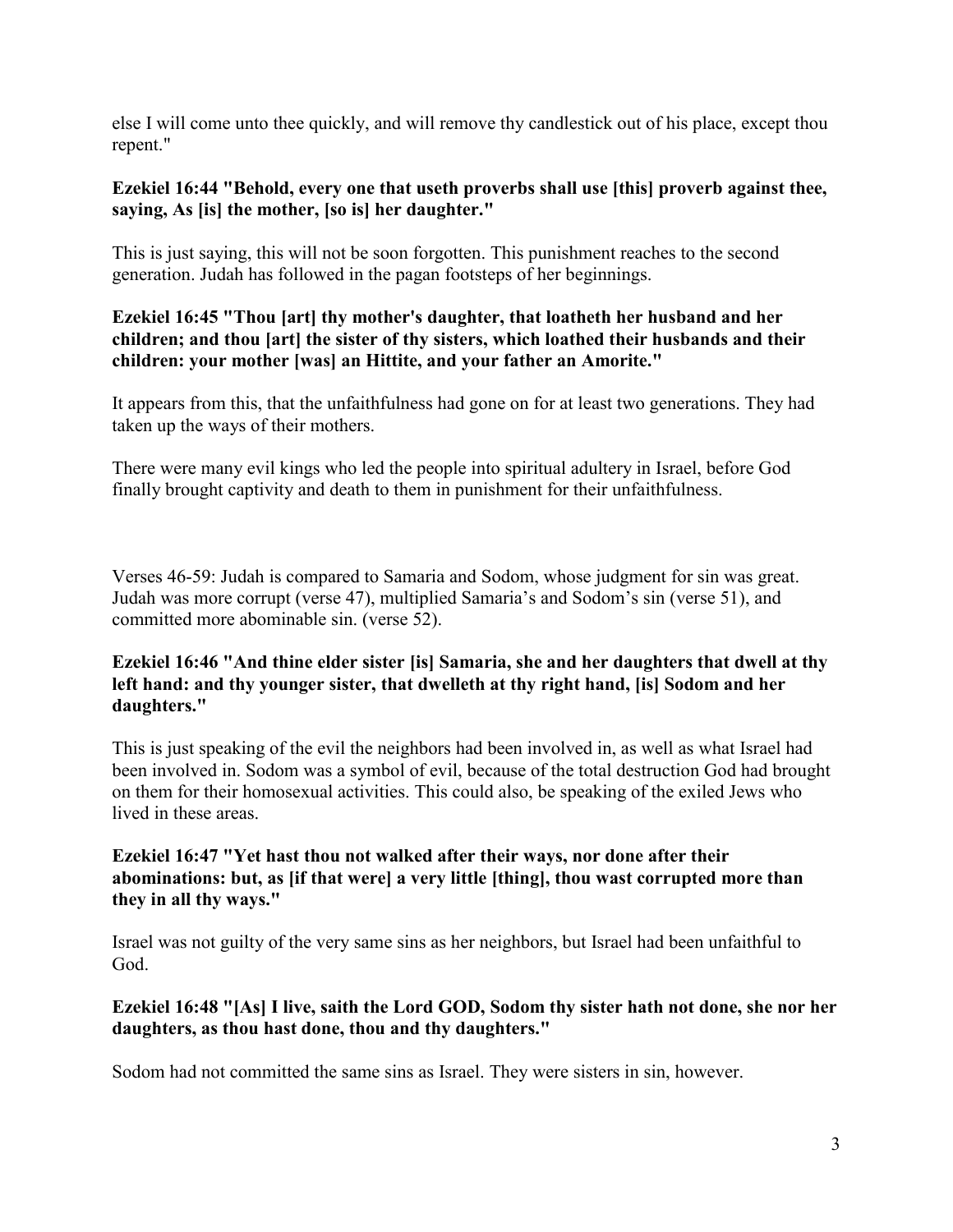## **Ezekiel 16:49 "Behold, this was the iniquity of thy sister Sodom, pride, fullness of bread, and abundance of idleness was in her and in her daughters, neither did she strengthen the hand of the poor and needy."**

Sin, many times, springs from having too much free time (idleness). They did not have to work hard to provide for their necessities. They had plenty of bread. The idle mind comes up with new ways to sin.

## **Ezekiel 16:50 "And they were haughty, and committed abomination before me: therefore I took them away as I saw [good]."**

This haughty attitude means they did not do things God's way. They thought their own ideas superior to God. They left the natural, and pleased their own flesh. The following two Scriptures describe what they had done.

Romans 1:26-27 "For this cause God gave them up unto vile affections: for even their women did change the natural use into that which is against nature:" "And likewise also the men, leaving the natural use of the woman, burned in their lust one toward another; men with men working that which is unseemly, and receiving in themselves that recompence of their error which was meet."

God rained fire and brimstone down on Sodom and Gomorrah and destroyed them all except Lot and his 2 daughters.

## **Ezekiel 16:51 "Neither hath Samaria committed half of thy sins; but thou hast multiplied thine abominations more than they, and hast justified thy sisters in all thine abominations which thou hast done."**

The reason for Samaria not being as guilty of sin, is because they had less knowledge of the law. The temple was in Israel. The Samarians were idolaters, as well. Those to whom much knowledge is given, much is required.

## **Ezekiel 16:52 "Thou also, which hast judged thy sisters, bear thine own shame for thy sins that thou hast committed more abominable than they: they are more righteous than thou: yea, be thou confounded also, and bear thy shame, in that thou hast justified thy sisters."**

Sodom and Samaria were justified only by comparison. They were sinful too, but had not been as sinful as Israel. Israel was quick to point a finger at them and judge them, but never realized they had more sin than Samaria or Sodom. They should have repented of their own sin, before they pointed fingers at others.

**Ezekiel 16:53 "When I shall bring again their captivity, the captivity of Sodom and her daughters, and the captivity of Samaria and her daughters, then [will I bring again] the captivity of thy captives in the midst of them:"**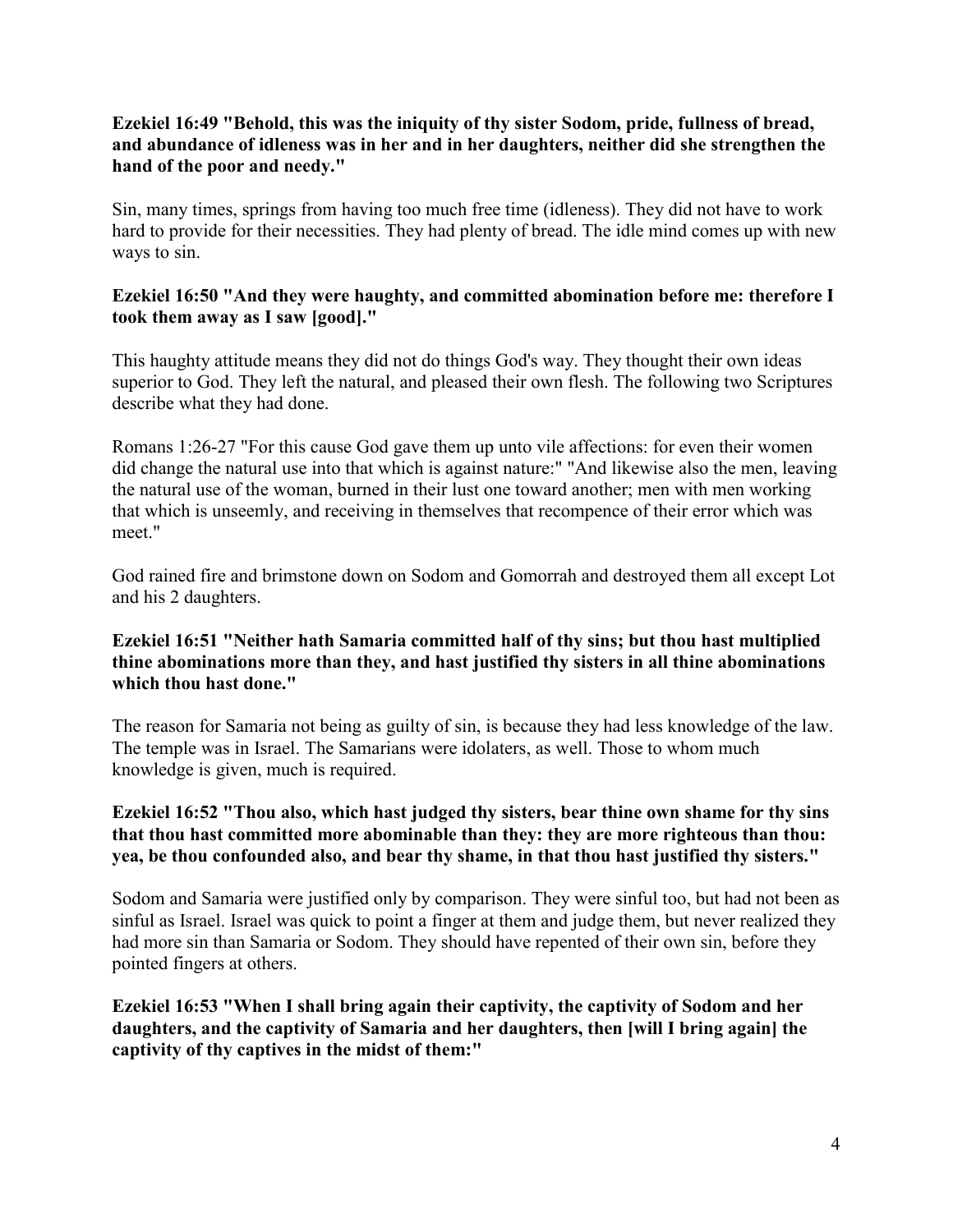God is saying, that after He has forgiven Sodom and Samaria, then He will forgive Israel and restore her. This is really a promise that God will restore them in the future. This, again, may not be speaking specifically of the city of Sodom, but of Jews who are living the life style of Sodom. It would be unlikely that they deserved to be brought back from captivity, but God will bring them back.

#### **Ezekiel 16:54 "That thou mayest bear thine own shame, and mayest be confounded in all that thou hast done, in that thou art a comfort unto them."**

Israel must bear her own shame. They are a comfort unto Sodom and Samaria, because God had not spared them. God is no respecter of persons, when it comes to punishment. He did not overlook Israel's sin, just because she was His wife.

## **Ezekiel 16:55 "When thy sisters, Sodom and her daughters, shall return to their former estate, and Samaria and her daughters shall return to their former estate, then thou and thy daughters shall return to your former estate."**

In the natural, it would have been highly unlikely that God would have forgiven such great sin as that Israel had committed. God's great love and forgiveness go far beyond the natural. Israel does not deserve to be forgiven, any more than Samaria, or Sodom. Possibly, Sodom and Samaria, here, could have been not literal, but a way of life that exiled Jews had been involved in.

## **Ezekiel 16:56 "For thy sister Sodom was not mentioned by thy mouth in the day of thy pride,"**

Israel had shown no compassion at all for Sodom. The only time they mentioned Sodom, was to tell how evil she was. They felt they were better than Sodom. The Israelites thought they were better than everyone else. They, especially, did not want to be thought of as Sodom, or Samaria.

## **Ezekiel 16:57 "Before thy wickedness was discovered, as at the time of [thy] reproach of the daughters of Syria, and all [that are] round about her, the daughters of the Philistines, which despise thee round about."**

Israel was quick to judge their neighbors as being heathen people. At that time, God had not exposed the wickedness of Israel. It is so much easier to see other's sins than it is our own. We must be extremely careful about pointing accusing fingers at others. God will judge us as we judge others. This is what has happened to Israel here.

This is probably, speaking of disasters that fell on the Philistines and the Syrians.

## **Ezekiel 16:58 "Thou hast borne thy lewdness and thine abominations, saith the LORD."**

Israel cannot pass their sins to others. Each one bears their own sin. Many times, when we are criticizing others, we are trying to cover up problems in our own lives. Israel must bear their own sins.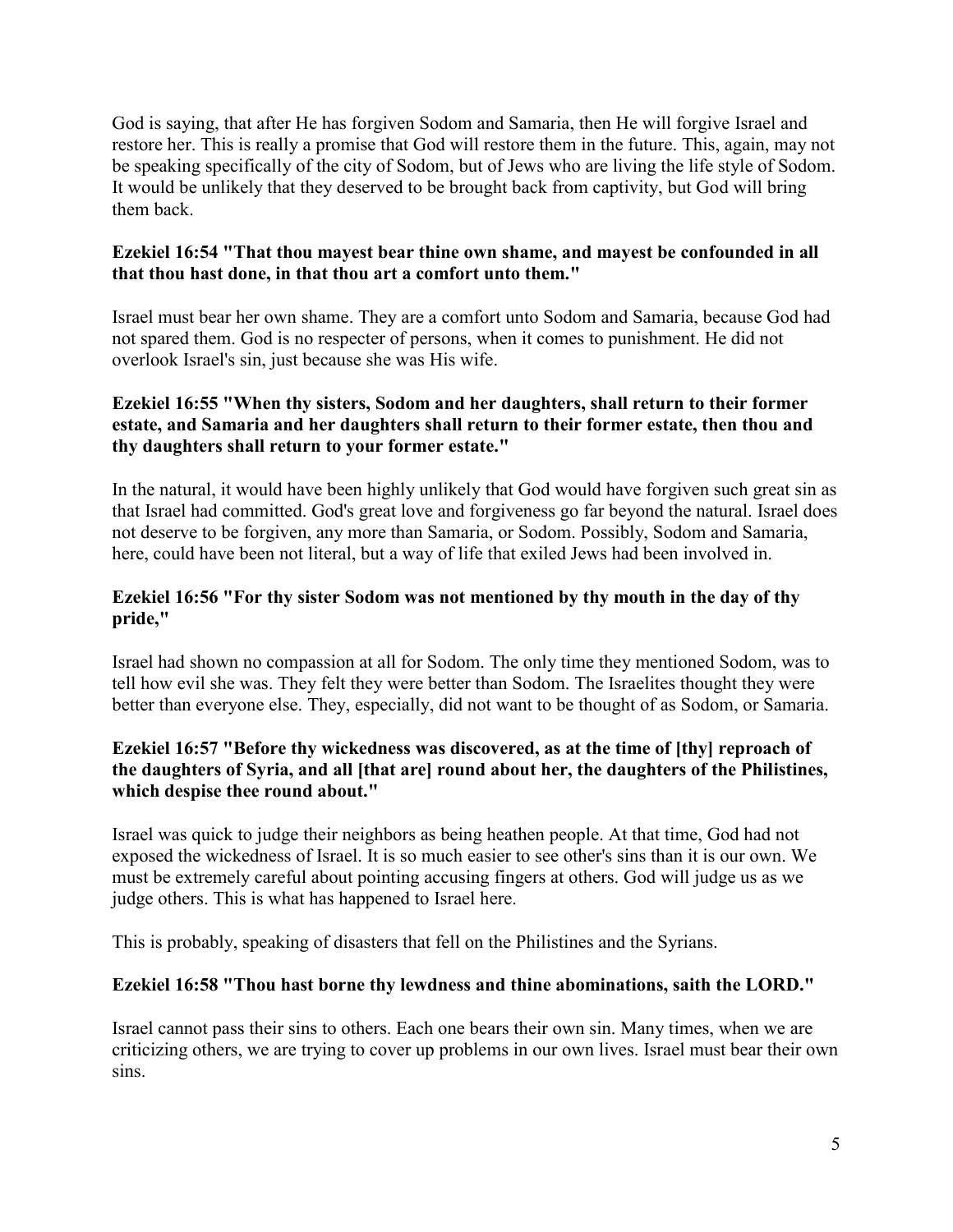#### **Ezekiel 16:59 "For thus saith the Lord GOD; I will even deal with thee as thou hast done, which hast despised the oath in breaking the covenant."**

When Israel made covenant with God, they promised to keep His commandments. They have not kept His commandments, and therefore, they broke covenant with God. There were blessings abundant to come to them, when they kept God's commandments. The other side was, if they did not keep the commandments of God, there would be curses. They brought all of this on themselves, when they broke covenant with God. They made an oath to God, and did not keep it.

#### **Ezekiel 16:60 "Nevertheless I will remember my covenant with thee in the days of thy youth, and I will establish unto thee an everlasting covenant."**

God is gracious and He always finds a covenant basis on which He can exercise His grace. The Lord will remember the Abrahamic Covenant made with Israel in her youth. Restoration will be by grace, not merit.

"An everlasting covenant": This is the New Covenant, which is unconditional, saving, and everlasting. The basis of God's grace will not be the Mosaic Covenant, which the Jews could never fulfill, even with the best intentions. When God establishes His eternal covenant, Israel will know that God is the Lord because of His grace.

God had never broken covenant with His people. They had broken covenant with Him. This is that extension of the covenant God had made with Abraham. The covenant of grace gives forgiveness, while they are yet in sin. The covenant of grace is not like the law, in that it is a covenant of obligation. The covenant of grace is not by obligation, but by love. The covenant of grace could also, be called a covenant of love so great man cannot comprehend that love.

According to (Jeremiah 31 verses 31-34), that will be ratified for Israel at the time when they will "know that I am the lord", which can take place only during the Millennium.

#### **Ezekiel 16:61 "Then thou shalt remember thy ways, and be ashamed, when thou shalt receive thy sisters, thine elder and thy younger: and I will give them unto thee for daughters, but not by thy covenant."**

The shame that Israel feels, is because they do not deserve God's forgiveness. They are suddenly aware of their sins. The first thing Israel must do, to receive their forgiveness, is to forgive their sisters. This covenant of grace extends to all who are willing to receive it.

#### **Ezekiel 16:62 "And I will establish my covenant with thee; and thou shalt know that I [am] the LORD:"**

This covenant is different, in that it is a free gift to man from God. This is amazing grace that God bestows on mankind. God loves, not because we are worthy, but in spite of our sins.

John 3:16: "For God so loved the world, that he gave his only begotten Son, that whosoever believeth in him should not perish, but have everlasting life."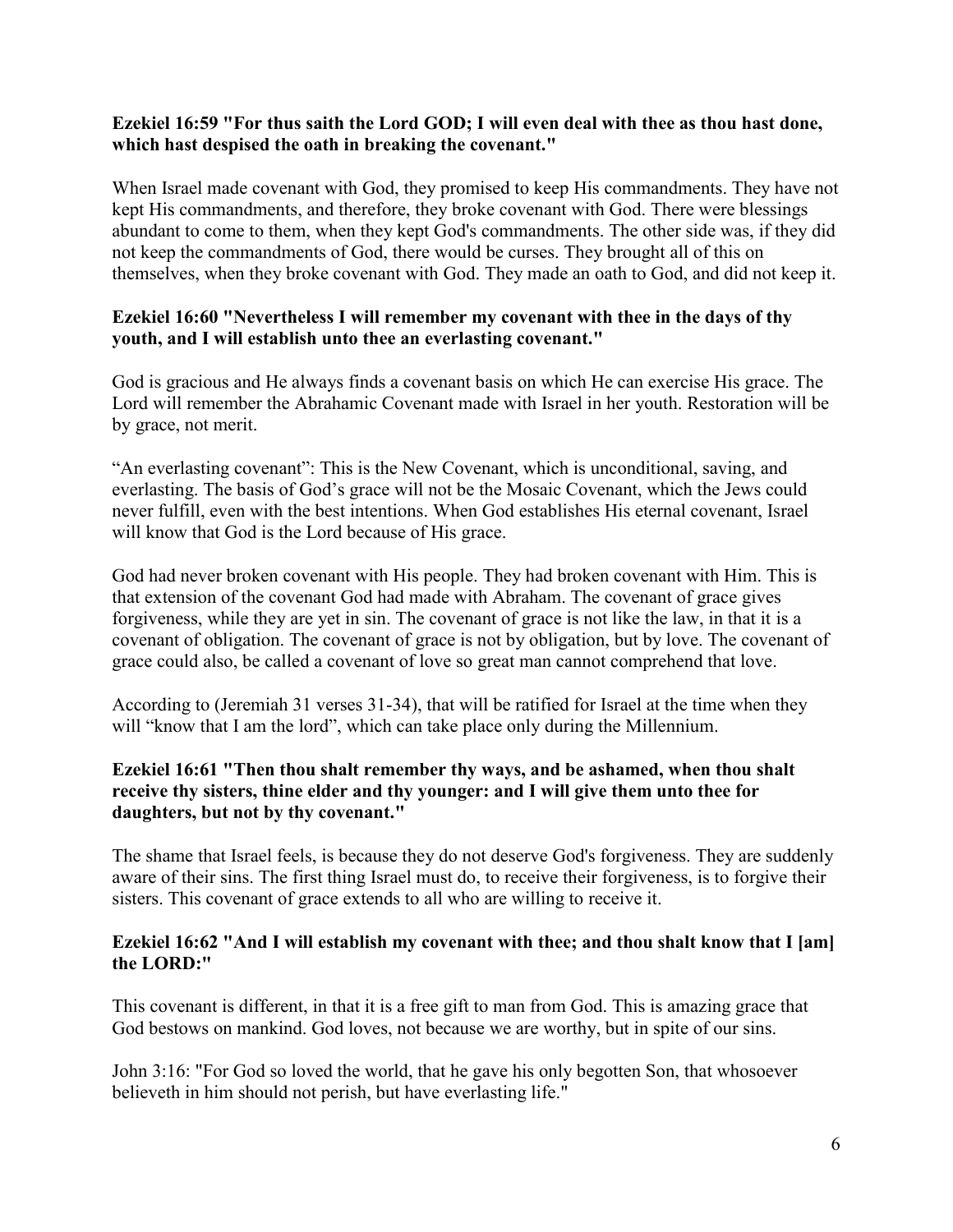## **Ezekiel 16:63 "That thou mayest remember, and be confounded, and never open thy mouth any more because of thy shame, when I am pacified toward thee for all that thou hast done, saith the Lord GOD."**

This looks to the cross of Christ, by which God's just wrath on sin was satisfied so that He could grant grace to all who believe.

The wife of God (Israel), has nothing more to say. She is pardoned. Her husband has taken her back. He is not angry with her any more. She feels humbled by His forgiveness. "Pacified" means that He feels no more desire to punish her for unfaithfulness.

The message for Christians in this is that we do not deserve to be forgiven. God, through His great mercy and love, has forgiven us. He has put our sins in the sea of forgetfulness, and He will remember them no more. We must love Him enough to live faithful before Him. Jesus is coming back for His bride.

2 Corinthians 11:2 "For I am jealous over you with godly jealousy: for I have espoused you to one husband, that I may present [you as] a chaste virgin to Christ."

# **Ezekiel Chapter 16 Continued Questions**

- 1. In these lessons Israel is shown as the wife of God.
- 2. How terrible had Israel's sins gotten at this point?
- 3. What harsh name is Israel called in verse 35?
- 4. Who are the lovers in verse 36?
- 5. What was even worse than their signing treaties with the heathen?
- 6. How would God judge Israel?
- 7. What was the punishment for a woman who was unfaithful?
- 8. What happened to all the gifts God had given them?
- 9. They shall thy houses.
- 10. God's \_\_\_\_\_\_\_\_\_\_\_\_\_ outweighs His anger.
- 11. What does "lewdness" mean?
- 12. Describe the mother's feelings toward her husband.
- 13. Thy eldest sister is \_\_\_\_\_\_\_\_\_.